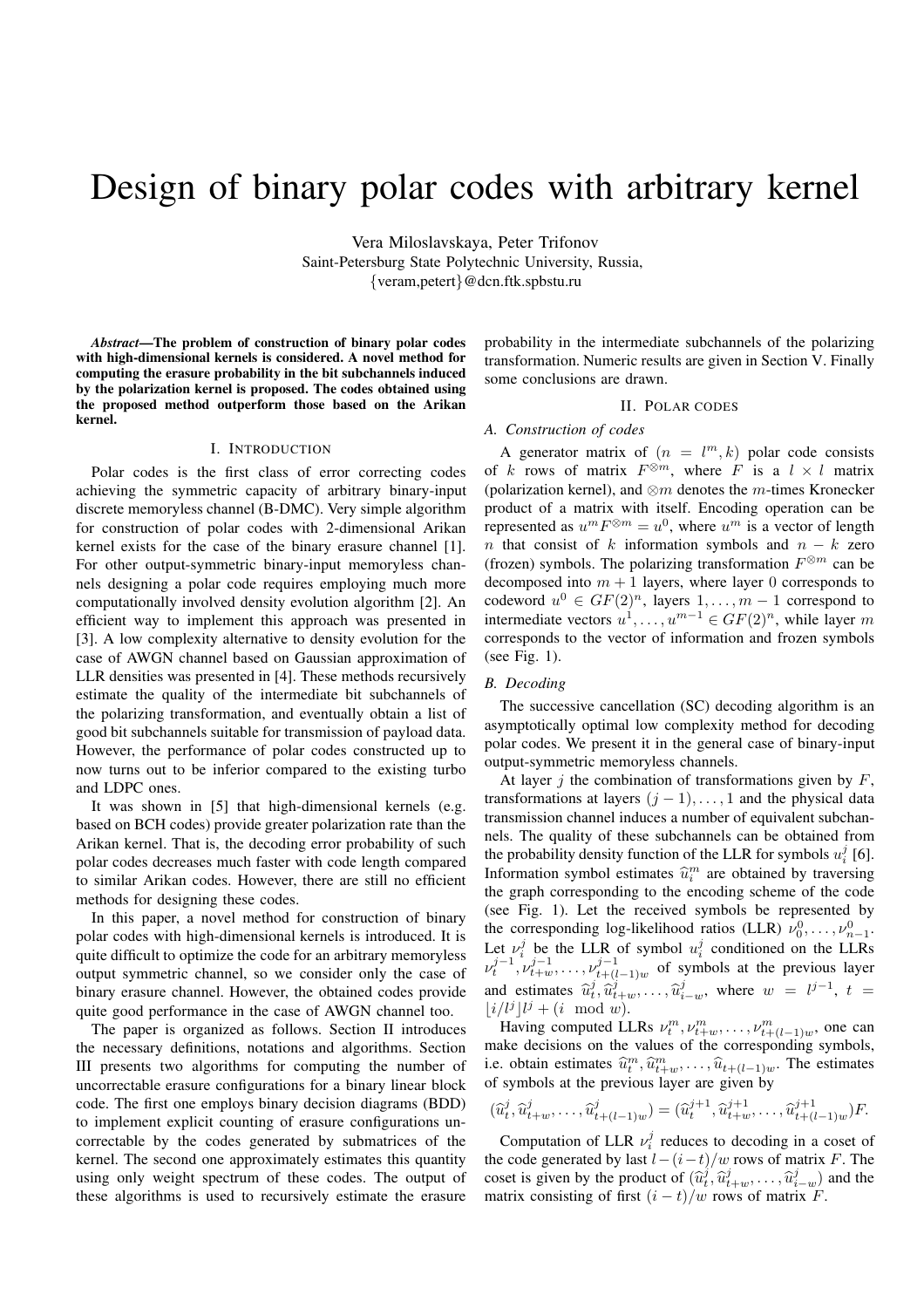

Fig. 1. Encoding/decoding scheme for a polar code of length 27

#### III. DESIGN OF POLAR CODES

The problem of construction of  $(n, k)$  polar code reduces to selection of k rows of matrix  $F^{\otimes m}$  corresponding to k best bit subchannels. The quality of these subchannels depends on the probability distributions of LLRs  $\nu_i^m$ ,  $i = 0, \ldots, n - 1$ . Finding these distributions is, in general, a very difficult problem. However, in the case of the binary erasure channel a subchannel at layer  $j$  can be characterized just by its erasure probability, i.e. the probability that the corresponding decoder at layer j is not able to recover the  $u_i^j$ . Hence, bit layer erasure correction performance of linear block codes has to be analyzed.

Consider transmission of polar code codewords over a binary erasure channel with erasure probability  $\bar{p}$ . Let  $p_i^j$  be the erasure probability for symbol  $u_i^j$ . It can be seen that the decoders operating at layer 0 observe the same channel erasure

probability  $\bar{p}$ , so it is sufficient to compute only  $p_0^1, \ldots, p_{l-1}^1$ . In general, all  $l$  symbols at the input of a decoder experience identical channel erasure probability. Hence,

$$
p_i^j = \begin{cases} Q(p_i^{j-1} \mod w, (i-t)/w), & 0 < j \le m \\ \overline{p}, & j = 0, \end{cases}
$$
 (1)

where  $Q(p, \eta)$  is the bit subchannel quality function, which is defined as the decoding failure probability for the 0-th information symbol of the code generated by  $\mu = l - \eta$  last rows of matrix F.

If one is able to compute  $Q(p, \eta)$ , then one can recursively evaluate  $p_i^j$ , and construct a generator matrix of  $(n = l^m, k)$ polar code by taking k rows of  $F^{\otimes m}$  corresponding to the smallest values of  $p_i^m$ .

## *A. Decoding failure probability for an information symbol*

Consider transmission of codewords  $u\Gamma$  of  $(l, \mu)$  code with generator matrix Γ over the binary erasure channel with erasure probability p. Define erasure configuration as the vector  $E \in \{0,1\}^l$ , where 1 corresponds to erased positions of received vector  $y$ . Let us compute probability that the maximum likelihood decoder is not able to estimate  $u_0$ , i.e. the erasure configuration is uncorrectable. Erasure configuration is uncorrectable if there exist at least two vectors  $u', u''$  such that  $u'_0 \neq u''_0$  and  $(u' \Gamma)_i = (u'' \Gamma)_i = y_i$  for all non-erased positions  $i \in \{0, \ldots, l-1\} \setminus \text{supp}(E)$ . Observe that it may be possible to recover  $u_0$  even if the whole codeword can not be uniquely identified for a particular erasure configuration.

The information symbol decoding failure probability can be represented as

$$
Q(p,\eta) = \sum_{e=d}^{l} B_e p^e (1-p)^{l-e}, \qquad (2)
$$

where  $p$  is symbol erasure probability, and  $B_e$  is the number of uncorrectable erasure configurations of weight e.

## *B. BDD based method*

This subsection presents an efficient method for enumeration of all uncorrectable erasure configurations.

Decoding of vector  $u$  with  $e$  erasures is equivalent to solving the system of linear equations

$$
(u_0, \dots, u_{\mu-1})\tilde{\Gamma} = \tilde{y}, \tag{3}
$$

where  $\tilde{y}$  and  $\tilde{\Gamma}$  are the subvector of y and the  $\mu \times (l - e)$ submatrix of Γ, respectively, corresponding to non-erased symbols. To find the value of  $u_0$  choose a vector  $\tilde{z} \in \{0,1\}^{l-e}$ such that

$$
\tilde{\Gamma}\tilde{z}^T = \begin{pmatrix} 1 & 0 & \dots & 0 \end{pmatrix}^T.
$$
 (4)

Therefore,  $u_0 = \tilde{y}\tilde{z}^T$ . If vector  $\begin{pmatrix} 1 & 0 & \dots & 0 \end{pmatrix}^T$  does not belong to the column space of matrix  $\tilde{\Gamma}$ , then the value of  $u_0$ can not be uniquely recovered from equation (3).

The solutions of (4) are given by the solutions of

$$
\Gamma z^T = \begin{pmatrix} 1 & 0 & \dots & 0 \end{pmatrix}^T \tag{5}
$$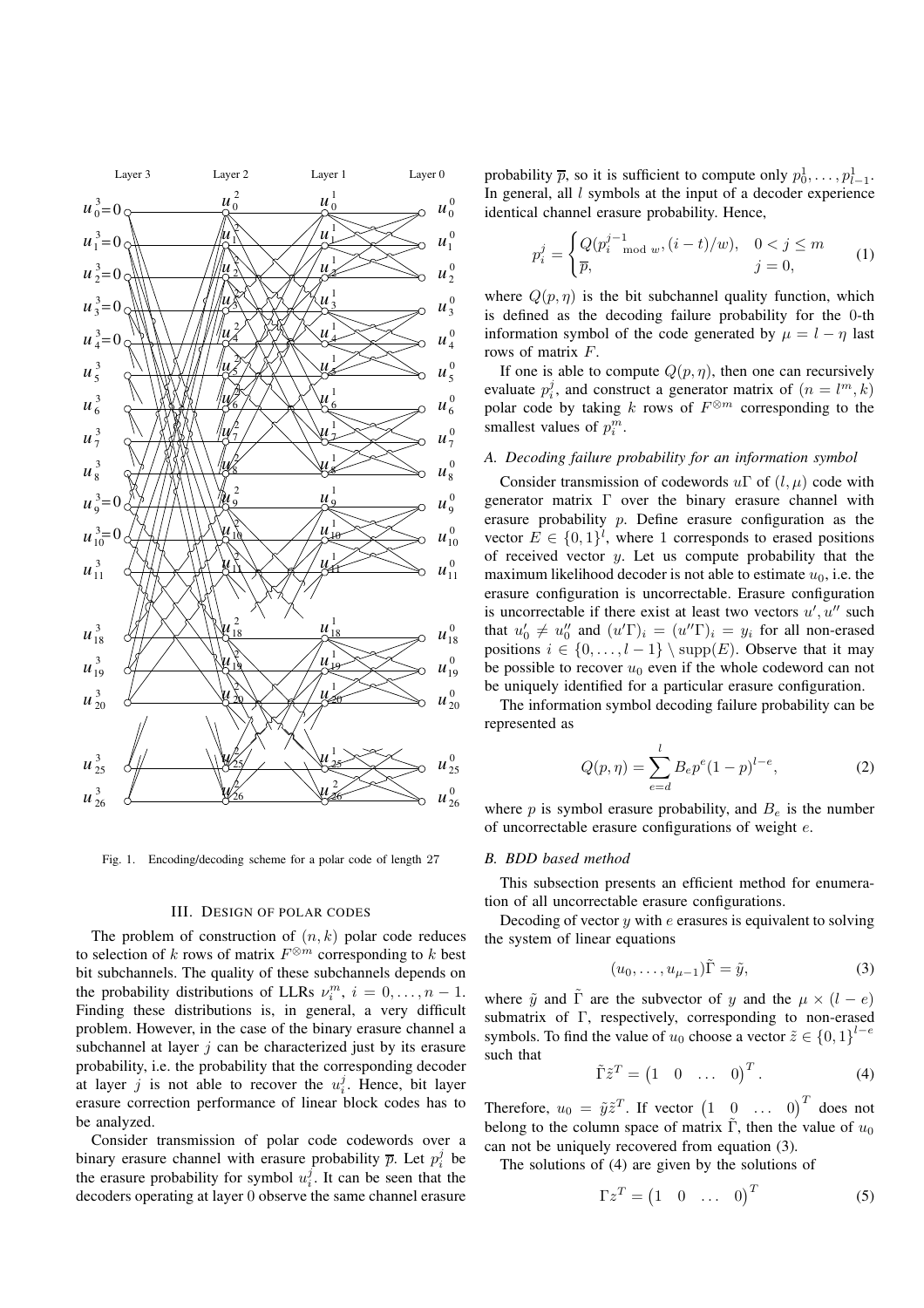such that supp(z) ∩  $E = \emptyset$ , while (5) specifies all possible ways for recovering  $u_0$  from the codeword symbols. That is, each such vector z defines an expression  $u_0 = \sum_{i:z_i=1} y_i$ , which can be used by the decoder if all needed elements of vector  $y$  are not erased. Consider the set

$$
\overline{Y} = \left\{ E | E_i = 1 - z_i, \Gamma z^T = \begin{pmatrix} 1 & 0 & \dots & 0 \end{pmatrix}^T \right\}.
$$
 (6)

It can be seen that all erasure configurations in  $\overline{Y}$  are correctable. However, if some erasure configuration  $E$  is correctable, then all configurations  $E'$ : supp $(E') \subset \text{supp}(E)$ are correctable too. Notice that each erasure configuration  $E''$ :  $\text{supp}(E'') \not\subset \text{supp}(E)$  for any  $E \in \overline{Y}$ , is uncorrectable, since in this case it is not possible to construct a linear expression for  $u_0$  involving only non-erased symbols. Therefore,

$$
f(E) = \bigvee_{S \in \overline{Y}} (\bigwedge_{i:S_i=0} \neg E_i)
$$

returns true iff erasure configuration  $E$  is correctable, while the function  $\overline{f}(E) = 1 \Leftrightarrow E \in \overline{Y}$  defines the basis of the set of correctable erasure configurations, i.e. if  $\overline{f}(E) = 1$ , then  $f(E) = 1.$ 

In order to compute the number of uncorrectable erasure configurations  $B_e$ , we construct an ordered binary decision diagram (BDD) corresponding to function  $f(E)$  [7], [8], [9]. BDD is an acyclic directed graph with two terminal vertices, which correspond to possible values of a binary function. This graph is partitioned into  $l$  layers. The edges of this graph at layer s correspond to possible values of  $E_s$ . All paths from the root of the diagram to terminal vertex '1' and to terminal vertex '0' correspond to correctable and uncorrectable erasure configurations, respectively.  $B_e$  is equal to the number of paths from the root of the diagram to terminal vertex '0', containing e edges labeled by 1.

The set  $\overline{Y}$  is a coset of the code with check matrix  $\Gamma$ (6). This code can be represented by its trellis, which can be transformed to a BDD, defining the membership function  $\overline{f}(E)$  for this coset [10], which can be further transformed into a BDD corresponding to  $f(E)$ .

The transformation algorithm presented below is based on the observation that if E is correctable, then  $E'$ : supp $(E') \subset$ supp $(E)$  is correctable too. Let  $BDD_{s,j}[c], c \in \{0,1\}$ , be the subgraph of the BDD corresponding to  $\overline{f}(E)$ , which defines some set of erasure configuration suffixes  $(E_s, \ldots, E_{l-1})$  with  $E_s = c$ . If there are any paths in  $BDD_{s,j}[1]$  from its root to terminal vertex '1', then one should include them into the set of paths from the root of  $BDD_{s,j}[0]$  to terminal vertex '1', i.e. one should replace all subgraphs of BDD defining  $\overline{f}(E)$  at layer s by subgraphs, corresponding to both the  $E_s = 1$  and the  $E_s = 0$ . This is equivalent to operation  $\vee$ . Fig. 2 presents this algorithm.

The complexity of this algorithm depends on the state complexity profile of the code with check matrix Γ.

To compute the number of uncorrectable erasure configurations  $B_e$ , one should perform the following steps:

1) Construct a minimal trellis for the coset of a code with check matrix  $\Gamma$  given by (5).

PROCESSBDD(BDD)  $BDD \leftarrow \overline{BDD}$ **for**  $s \leftarrow 0$  **to**  $l-1$ **do for**  $j \leftarrow 1$  **to**  $|BDD_{s,-}|$ **do**  $BDD_{s,j}[0]$  ←  $BDD_{s,j}[0]$  ∨  $BDD_{s,j}[1]$ <br>5 **return**  $BDD$ **return** BDD

Fig. 2. Transformation of BDD for  $\overline{f}(E)$  into BDD for  $f(E)$ 

- 2) Transform trellis to a BDD corresponding to  $\overline{f}(E)$ . Let BDD denote the result of this operation.
- 3) Use the algorithm presented in Fig. 2 to transform  $\overline{BDD}$ into a BDD corresponding to  $f(E)$ .
- 4) Compute coefficients  $B_e$  as the number of paths from the root of BDD obtained at step 3 to its terminal vertex '0'.

## *C. Approximate method*

The complexity of the above described algorithm becomes prohibitively high for large kernels. This subsection presents a low complexity alternative to this aproach, which is based on a generalization of the method given in [11].

**Theorem 1.** *The number of uncorrectable erasure configurations is given by*

$$
B_e = \sum_{i=d}^{e} {l-i \choose e-i} A_i, \quad e < \lfloor (3d+1)/2 \rfloor, \tag{7}
$$

*where* d *is the minimum distance of a coset of a code generated by*  $\mu - 1$  *last rows of* F,  $A_i$  *is the number of codewords of weight i such that*  $u_0 = 1$ *, i.e. the weight spectrum of the coset. For*  $e \ge |(3d + 1)/2|$ 

$$
B_e \le \min\left(\sum_{i=1}^e \binom{l-i}{e-i} A_i, \binom{l}{e}\right). \tag{8}
$$

*Proof:* Recall that an erasure configuration is uncorrectable iff it covers at least one codeword, corresponding to  $u_0 = 1$ . For each codeword x of weight i one can construct  $\binom{l-i}{e-i}$  erasure configurations of weight e which cover all nonzero bits of x. If  $e < \lfloor (3d + 1)/2 \rfloor$ , then the sets of such erasure configurations constructed for codewords  $x$  and  $x'$  are disjoint. Indeed, codewords differ at least in  $t_1 \geq d$  positions. The number of positions containing units simultaneously in both codewords is given by  $t_2 \geq d-|t_1/2|$ . Hence, if the number of erasures satisfies  $e = t_1 + t_2 \ge$  $t_1 + d - |t_1/2| = d + |(t_1 + 1)/2| \ge |(3d+1)/2|$ , then such erasure configuration can cover more than one codeword.

In the case of  $e \geq \lfloor (3d + 1)/2 \rfloor$  the sets of uncorrectable erasure configurations for different codewords can intersect each other. Hence, one obtains an upper bound  $B_e \leq \sum_{i=1}^{e} {l-i \choose e-i} A_i$ . On the other hand, this number can not exceed  $\binom{l}{e}$ .

Observe that the decoding failure probability (see (2)) is dominated by the terms with small e. Hence, the untightness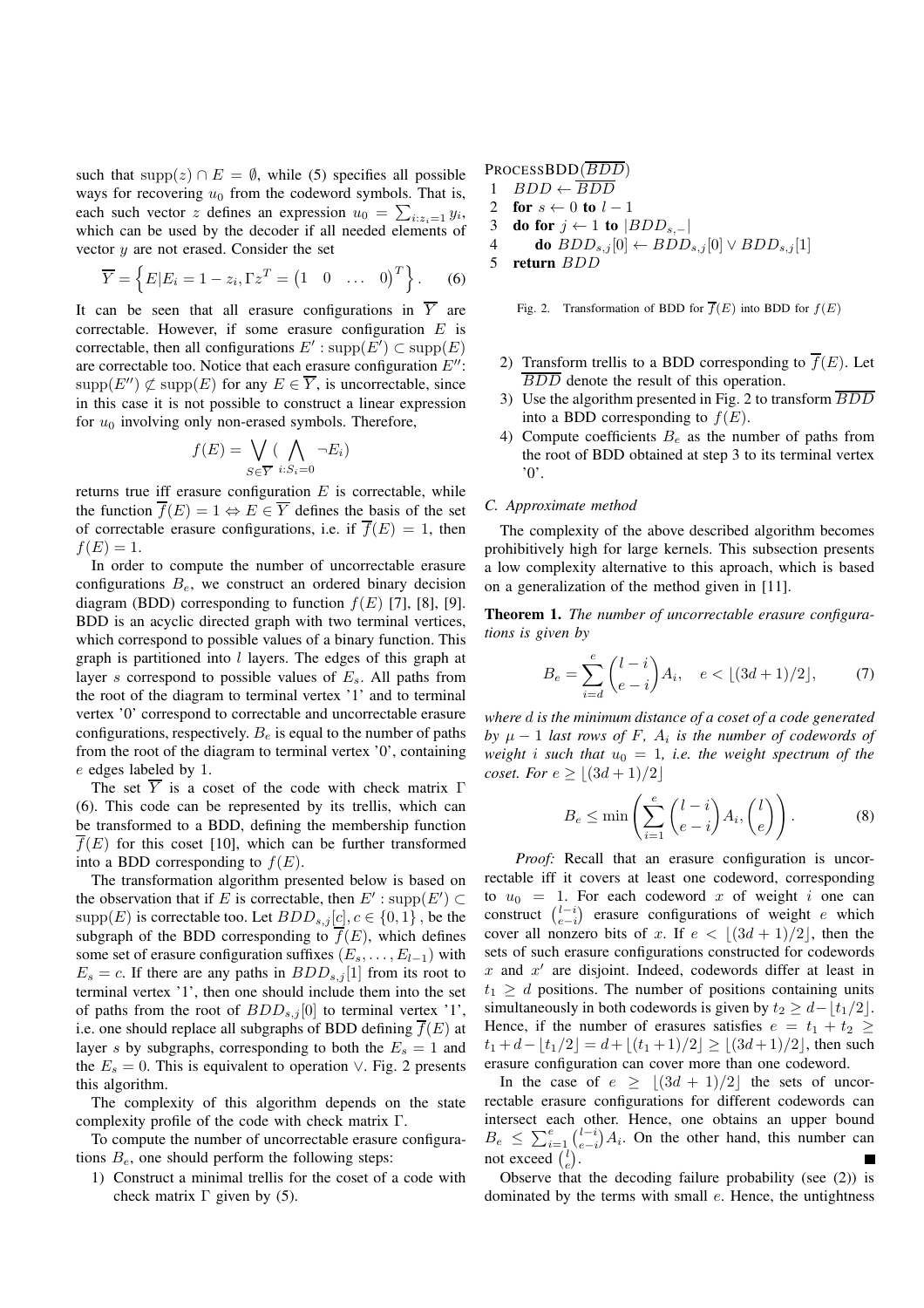

Fig. 3. Extended BCH kernel  $F_{32}$ 

of bound (8) does not result in significant inaccuracy while computing  $Q(p, \eta)$ .

#### **IV. DISCUSSION**

An expression for bitwise decoding failure probability was derived in [12], which requires computing the number of uncorrectable erasure configurations. However, no techniques for solving this problem were provided.

Similar problem was considered also in [13], where an algorithm for computing the local weight profile of a linear code was presented. Employing local weight profile of a code enables one to improve the tightness of the union bound for the case of AWGN channel. The codewords included into calculation of the local weight profile (neighbors of 0) can be used instead of the set  $\overline{Y}$ . However the complexity of computing local weight profile is given by  $O(n^2k2^k)$  in the general case, and by  $O(nk2^k)$  in the case of cyclic codes. Construction of  $\overline{Y}$  reduces to construction of a minimal trellis for a code, which costs  $O(n2^{\min(k,n-k)})$ .

## V. NUMERIC RESULTS

This section presents the performance of polar codes with the kernels based on extended BCH codes. Fig. 3 presents an example of an extended BCH kernel. The leftmost column of this matrix represents the parity check bit (except the top row). The  $v$ -th row (excluding the leftmost symbol) represents a vector of coefficients of polynomial

$$
\pi_v(x) = x^j \underbrace{\prod_{i=0}^t m_i(x)}_{g_t(x)},
$$

where  $\deg \pi_v(x) = v - 1, 1 \le v < l, m_i(x) | (x^{l-1} - 1)$ , and  $g_t(x)$  are generator polynomials of nested BCH codes.

Fig. 4 presents the performance of bit subchannels (sorted by BER) of a single  $32 \times 32$  polarization kernel in the case



Fig. 4. Performance of bit subchannels of  $F_{32}$  kernel



Fig. 5. Performance of bit subchannels of  $F_{32}^{\otimes 2}$  polarizing transformation

of binary erasure channel with erasure probability  $p$ . The curves labeled "Exact" were obtained using exact values of  $B_e$  computed using the algorithm in Section III-B. Those designated "Approximate" correspond to the bound given by Theorem 1. It can be seen that the proposed approximate method enables one to accurately estimate the performance of all except a few very bad subchannels. The non-smooth behavior of curves in this figure is due to stepwise increase of minimum distances of subcodes generated by rows of  $F_{32}$ (it takes values in the set  $\{1, 2, 4, 6, 8, \ldots\}$ ). In the case of  $F_{32}^{\otimes 2}$  (see Fig. 5) the inaccuracy propagates to medium quality subchannels too. However the discrepancy remains quite low and the estimates obtained with the proposed approximate method can still be used for construction of polar codes.

The proposed methods were used for construction of polar codes optimized for the case of BEC. The erasure probability  $p$  was selected empirically, so that the decoding error probability of the obtained codes in AWGN channel with BPSK modulation for  $E_b/N_0 = 2$  dB ((1024, 512) code)